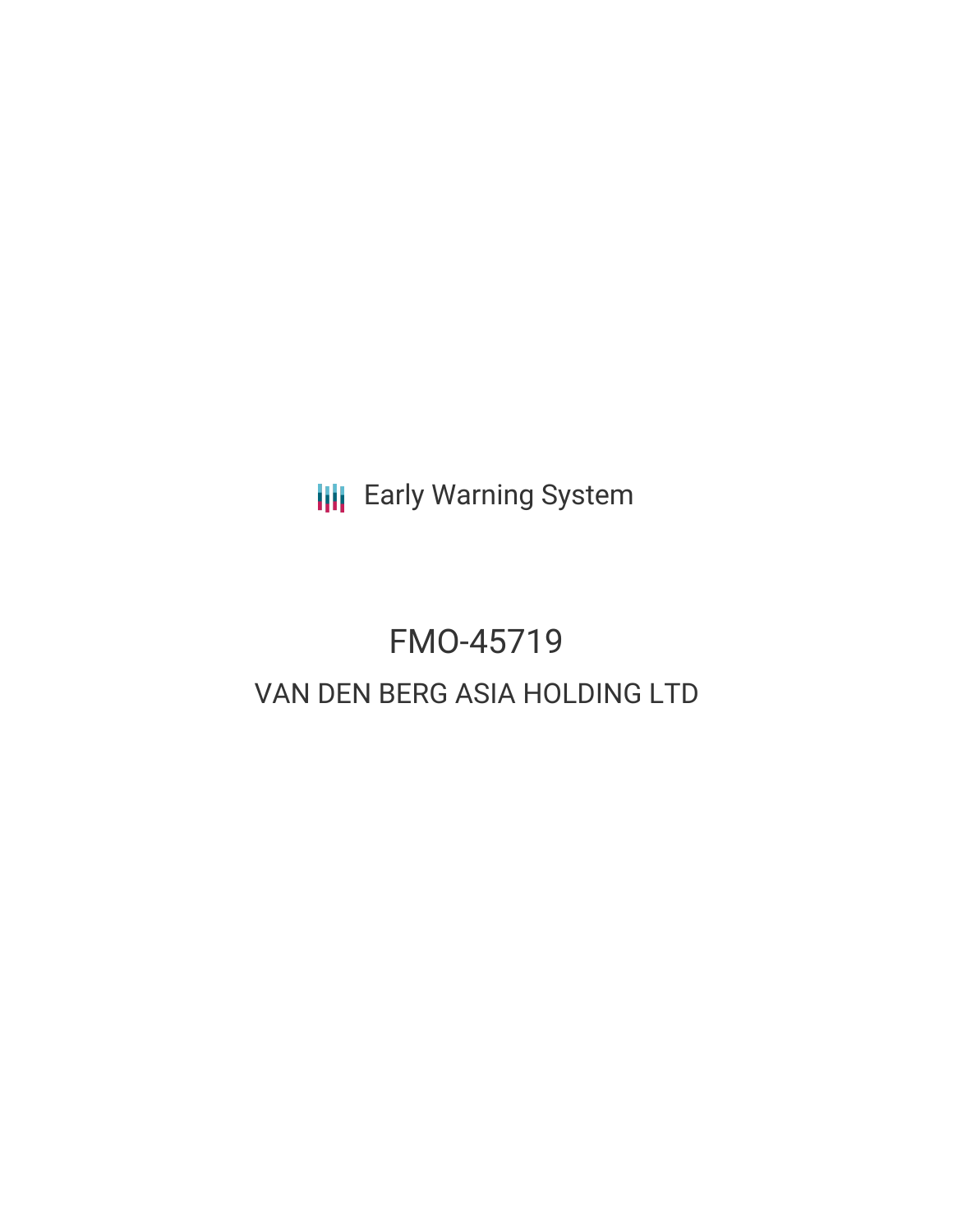### **Quick Facts**

| <b>Countries</b>               | China                                         |
|--------------------------------|-----------------------------------------------|
| <b>Financial Institutions</b>  | Netherlands Development Finance Company (FMO) |
| <b>Status</b>                  | Approved                                      |
| <b>Bank Risk Rating</b>        | B                                             |
| <b>Voting Date</b>             | 2016-03-29                                    |
| <b>Borrower</b>                | <b>CHC Agriculture Development</b>            |
| <b>Sectors</b>                 | Agriculture and Forestry                      |
| <b>Investment Amount (USD)</b> | $$3.60$ million                               |
| <b>Project Cost (USD)</b>      | $$3.60$ million                               |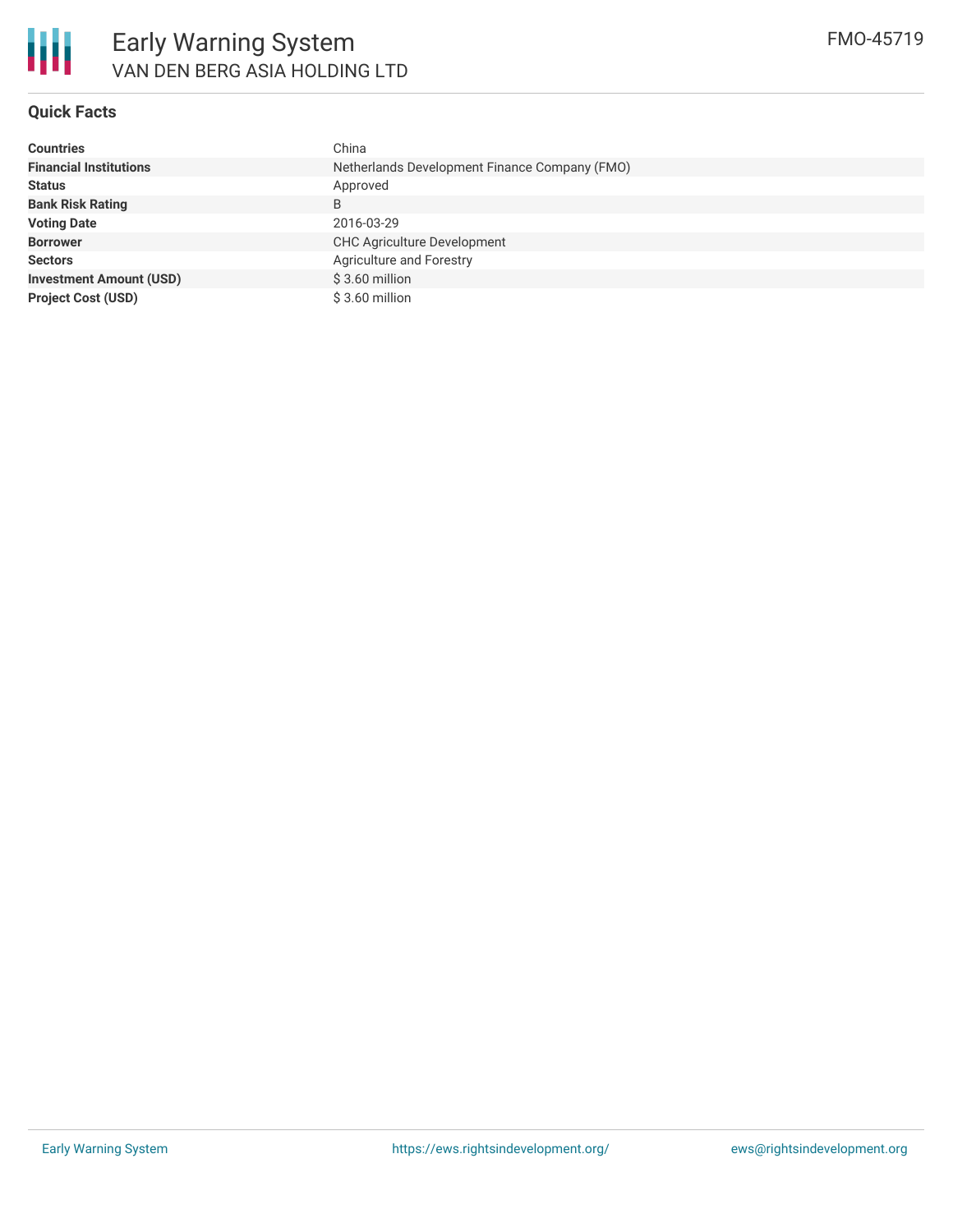

#### **Project Description**

Van den Berg Asia Holding Ltd. Hong Kong (VDB) successfully produces and markets top quality cut flowers and potted plants in the Yiliang valley in South West China since 2007. With 18 hectares of advanced greenhouses VDB grows roses, anthuriums and other flowers selling to over 200 distributors all over China

Van den Berg will use the loan to set-up a new greenhouse complex in the Lufeng valley about 100 kilometers to the west of the city of Kunming. The proceeds will be used to build additional green houses, to install the steam infrastructure and lease land right.

The funding of FMO will enable van den Berg Asia to further develop its activities in China. The financing is attractive because of the development impact created by the investment. The greenhouse will offer structural employment opportunities in a rural environment, offering an alternative for people who might otherwise migrate to the city. The new investment also enables the client to reduce its impact and footprint; the greenhouses will be heated by excess heat from a nearby factory.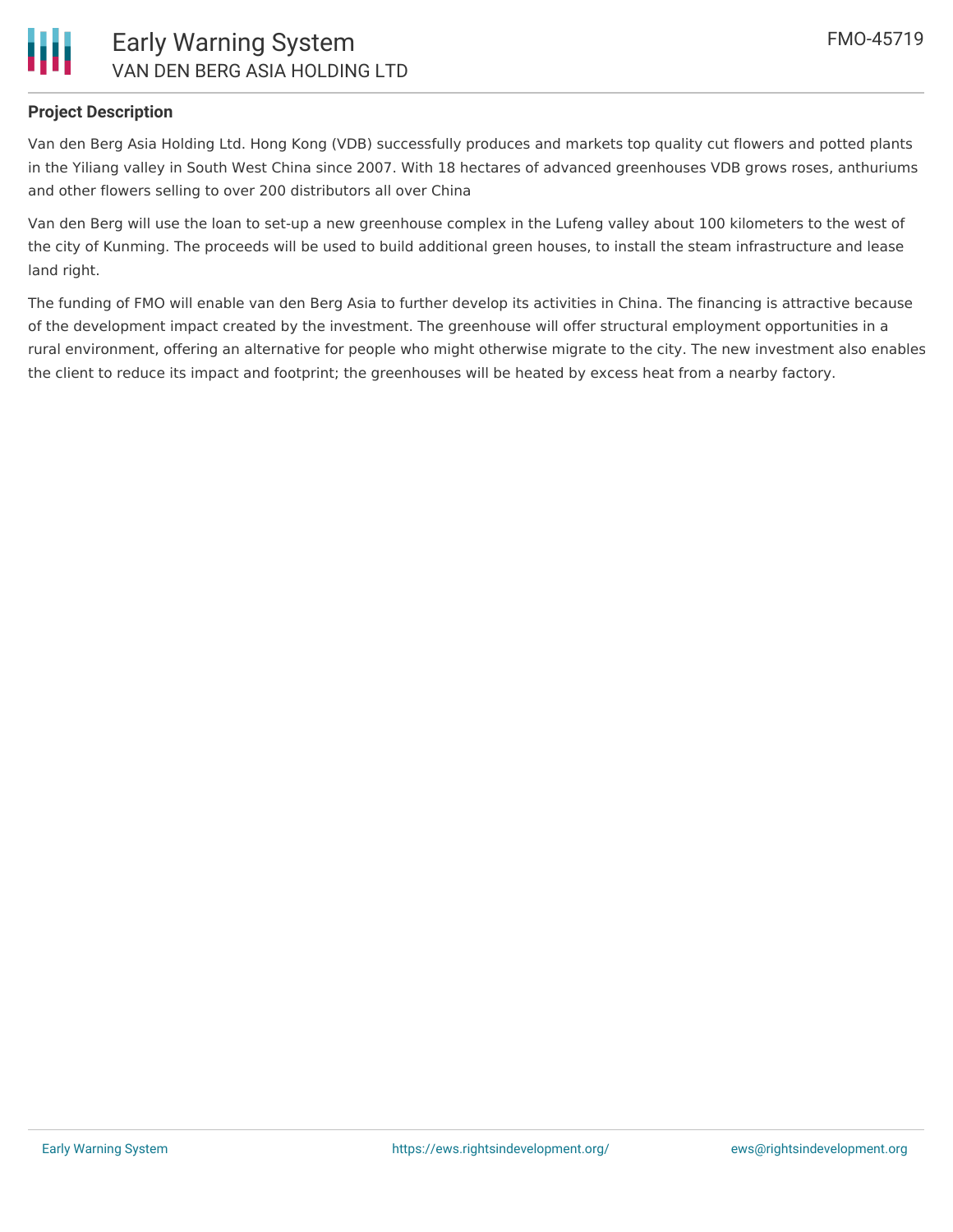#### **Investment Description**

Netherlands Development Finance Company (FMO)